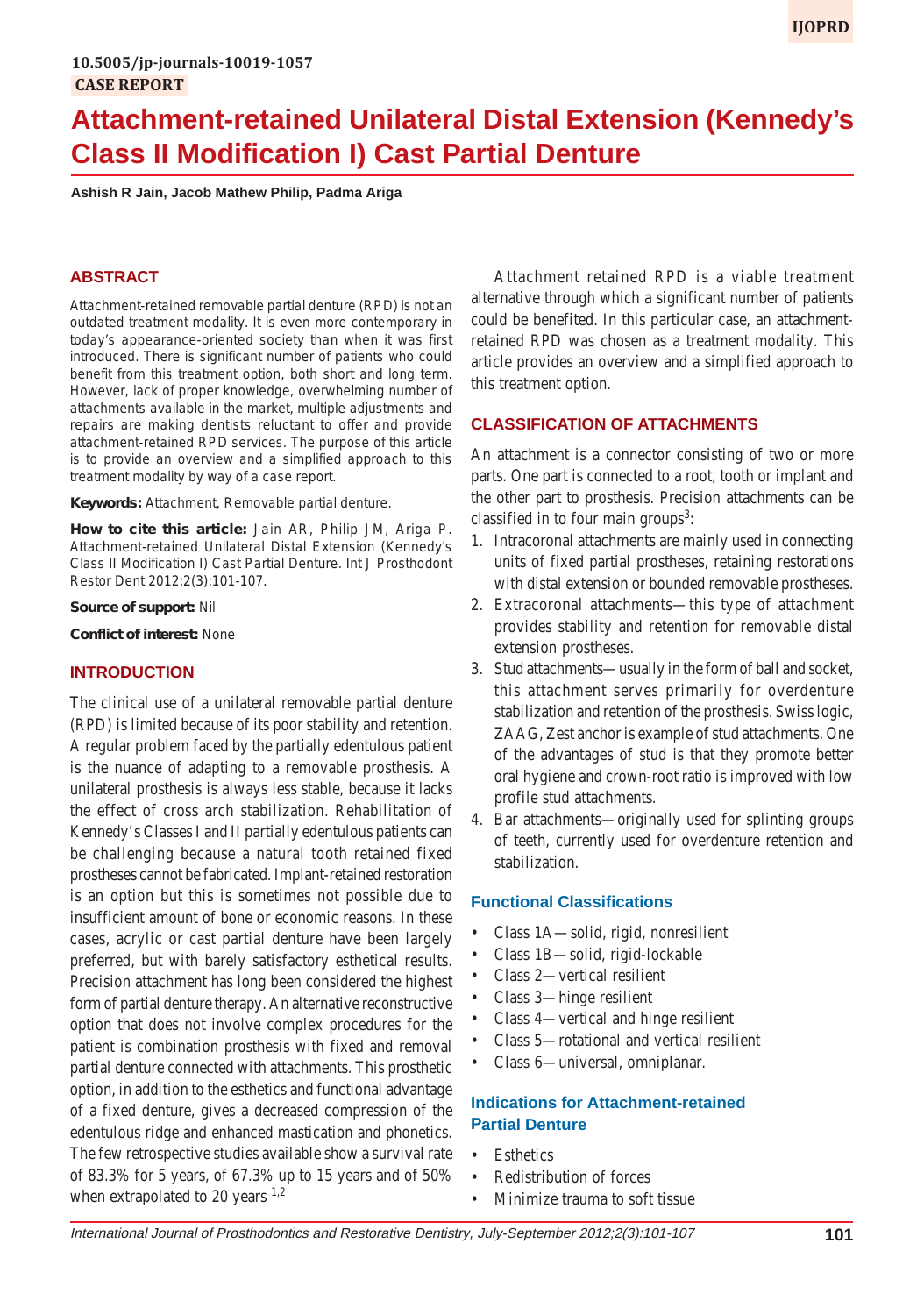- Control of loading and rotational forces
- Nonparallel abutments—Segmenting
- Future salvage efforts—Segmenting
- Retention.

# **Contraindications for Attachment-retained Partial Denture**

Short clinical crowns prove to be the foremost contraindication to the use of attachments in the construction of RPDs. The tooth must have adequate crown height to house the attachment components and effectively offset the leverage forces exerted on the crown. In addition, adequate height must be present for the corresponding attachment components to be housed within the RPD framework or supportive acrylic resin while allowing an optimal artificial tooth placement.<sup>1-6</sup>

# **What are the Advantages of Precision Attachment Cases?**

Precision attachment partial dentures are the very best restorations where fixed restorations are contraindicated. Experience with more than 1,000 cases during the last 50 years has uncovered several key advantages of this type of restoration:

- 1. Cosmetic appearance.
- 2. Maintainable periodontal health.
- 3. Longevity of abutment teeth.
- 4. Patient comfort.
- 5. Questionable teeth can be saved in a way that does not affect case.
- 6. Longevity if they are lost in the future.
- 7. Natural tooth and/or implant abutments can be used.
- 8. Precision attachment partial dentures can be adapted to compensate for future changes in the mouth.

# **How to choose an Attachment?**

When selecting an attachment, dentist wishes to use the best attachment in specific cases. There is probably no such thing as 'best attachment' but there may be several attachments that will work equally well. So, one should not select an attachment by name rather by understanding basic principles, which never change. Selection principles are based on the following:

- a. Crown root ratio desired
- b. Type of copings

**102**

- c. Vertical space available
- d. Number of teeth support
- e. Amount of bone support
- f. Location of abutments
- g. Location of strongest abutment
- h. Type of opposing dentition
- i. Maintenance problems
- j. Cost

## **How does a Precision Partial Stay in Place?**

Even though there are no locking mechanisms, a good precision attachment partial denture will not dislodge during normal function. The reason the partial denture does not continually fall out is because it is surveyed in two directions so that the path of insertion is different from the pull of the muscles and the action of the tongue and gravity. Although the partial cannot be dislodged during function, it can move in a vertical direction slightly to release the forces instead of passing along these forces to the abutment teeth. The result is physiologic stimulation of the abutment teeth and the edentulous ridges. Clinical experience has shown that this physiologic stimulation results in increased longevity of the abutment teeth, $4$  even when a few teeth are required to carry the load of an entire arch. The stimulation of the edentulous ridge also prevents the bone resorption that typically reduces tissue support for the partial denture. The tissue under a well-fitting precision attachment partial is typically healthy and firm. There is surprisingly little wear of attachments that are used in this manner, even after many years of function! While the prosthesis may require relining or alteration of the occlusion to compensate for changes, it is rarely necessary to adjust or replace the male attachments on the partial.<sup>4</sup> The partial is never kept in a glass overnight. It is worn 24 hours a day to prevent collapse of the musculature and the occlusion and only removed for hygiene.

# **What are the Requirements for Precision Attachment Partial Dentures?**

The success of precision attachment partial dentures depends on creating an ideal architecture for the mouth. All the teeth that support bridgework are prepared with full shoulder preparations (flat ledges) in three-dimensions. In other words, the prepared teeth relate to each other, the gingiva (gums) and the underlying bone. Any defects must be corrected surgically in order to create health and the best architectural foundation to support dentistry. The dentistry must conform to sound principles of biomechanics that minimize forces on this foundation. These principles include narrow occlusal (biting surface) diameters, adequate room for hygiene, proper length and anatomy, solid and passive fit and adequate occlusion (bite) at the correct jaw relationship. The importance of accurate impressions and models to the overall success of a precision attachment case cannot be overemphasized. Precision attachments must be used in a precise manner in order to maintain a high

海岸

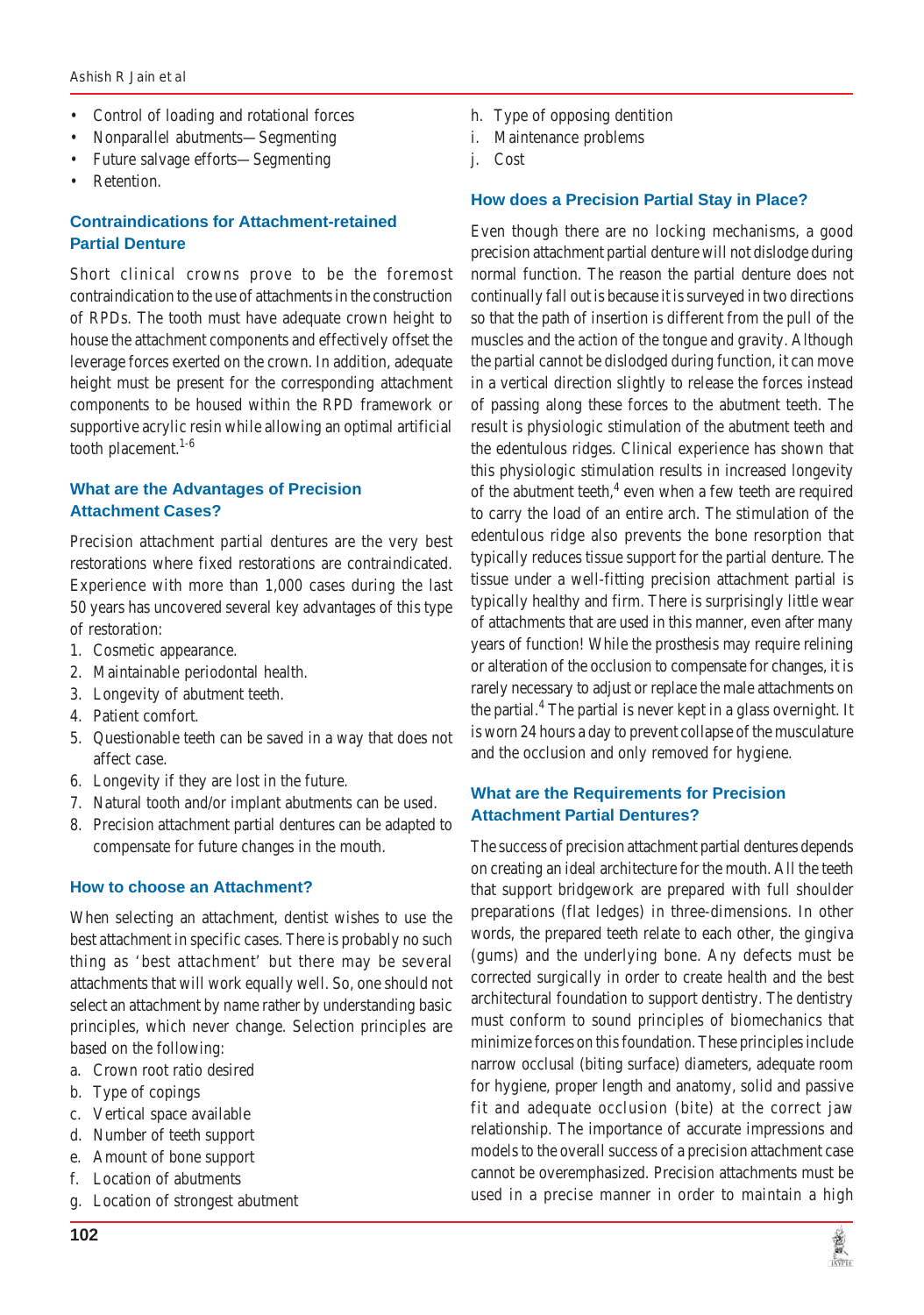*Attachment-retained Unilateral Distal Extension (Kennedy's Class II Modification I) Cast Partial Denture*

percentage of longevity. Great care must be taken to ensure precision at every step; and steps cannot be skipped or the final result will be compromised. The entire chain can only be as strong as the weakest link. Precision attachment cases must fit with precision—the abutments must be stable and the frameworks must fit properly without rock.

# **Abutment Tooth Preparation**

There are five main steps involved in preparation of abutment teeth to receive full coverage castings with precision attachment retained systems. All these procedures are employed when any other intracoronal retainer system is employed. $7-9$ 

- 1. Surveying the diagnostic cast to ensure proper placement of required precision attachment for esthetics, periodontal health, restoration of biologic tooth contours and an optimal path of insertion of the RPD.
- 2. Prepare guide planes to avoid an overcontoured restoration on these surfaces of subsequent restoration.
- 3. Prepare a box or deep recess to house the precision attachment rest seat so as to avoid an overbuilt casting.
- 4. Prepare the entire abutment tooth using a full shoulder with a bevel type of preparation. When preparing a tooth for any intracoronal attachment the dentist must deepen the shoulder from the midpoint of the buccal surface to the midpoint on the lingual surface, on the near proximal zone (the area adjacent to edentulous area, whereas the far proximal zone is the area away from the edentulous area. This area is needed for technician to maneuver the attachment on the surveyor for proper parallelism and placement of the precision attachment and lingual sleeve without over contouring the restoration in relation to the other precision attachments employed in that particular situation.
- 5. Add grooves/boxes to increase the resistance to dislodgment on short crowned abutment preparations or on those ravaged by caries or large previous restoration.

# **CLINICAL REPORT**

A 45-year-old female reported to our outpatient clinic (Saveetha Dental College And Hospitals, Saveetha University, Chennai, India) with chief complaint of missing teeth in right and left lower posterior region of the jaw and inability to eat food. She was wearing a distal extension RPD (missing 36,37) and the presence of mandibular extracoronal clasp retainers was negatively affecting the esthetics. The patient's medical history was evaluated and was found to be noncontributory. The missing teeth were 16, 26, 27, 36, 37, 46, 47 (Figs 1A and B). Several treatment options were offered to the patient: A RPD, an implant-



**Figs 1A and B:** Preoperative photograph after immediate extraction

supported prosthesis, combination of a fixed prosthesis with RPD and combination denture with fixed and removal prosthesis with attachments. After reviewing the options, the patient accepted the latter treatment option. The patient rejected the options of implants because of the need for additional surgery and the unacceptable duration of treatment phase.

# **TECHNIQUE**

- Diagnostic impressions were made and mounted on semiadjustable articulator using a face bow. Following which diagnostic wax-up was done on the mounted casts.
- A putty matrix (Express STD Putty, 3M ESPE, St Paul, MN, USA) was made over the completed diagnostic wax-up for evaluation of the existing space for the extracoronal resilient attachment.
- The attachment system was selected on the basis of available space (OT CAP, Rhein 83 Inc. USA).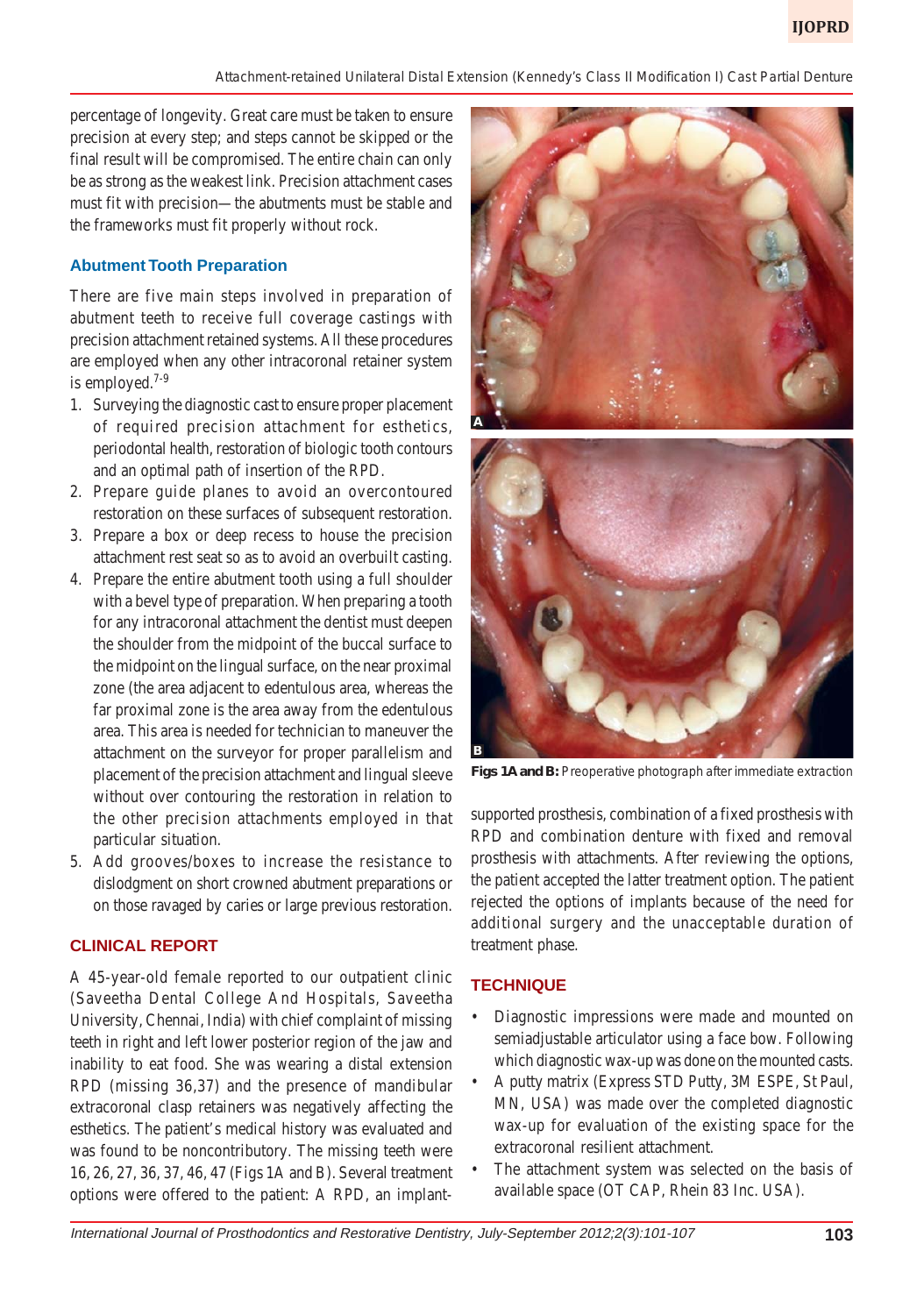- Tooth preparation was done on 15, 17, 25, 28, 34, 35 and 45 to receive PFM crowns. Rest seat were prepared in 48 mesially and rest seat in 45 was milled in PFM crown distally. Impression was made and poured in die stone. Following which crowns have been waxed to full contour and milled in wax for maximum guiding plane surface. The patrices was added to the axial surfaces of the abutment using a dental surveyor, lingual to the center of proximal contour. This ensures that the bulk of matrice does not interfere with esthetic of buccal cusp of replacing denture tooth.
- Metal try-in of the coping was done to evaluate the fit of the casting. Ceramic layering was done on the metal frame work tried (Figs 2A and B).
- The fabricated metal ceramic crowns were provisionally cemented with the patrix attached to the casting and picked up using putty impression for fabricating the removal partial denture (Figs 3A to C). Maxillary FPD was permanently cemented with glass ionomer cement (Fig. 4).





**Figs 2A and B:** Metal trial of the prosthesis







**Figs 3A to C:** Provisional cementation of metal ceramic crowns in mandibular arch

Cast was made from the impression and the regular fabrication of removal denture was done. Once the framework was fabricated, it was tried on the patient; maxillomandibular relationship was recorded, teeth arrangement and try-in was done and acrylization of RPD was performed (Figs 5A to C).

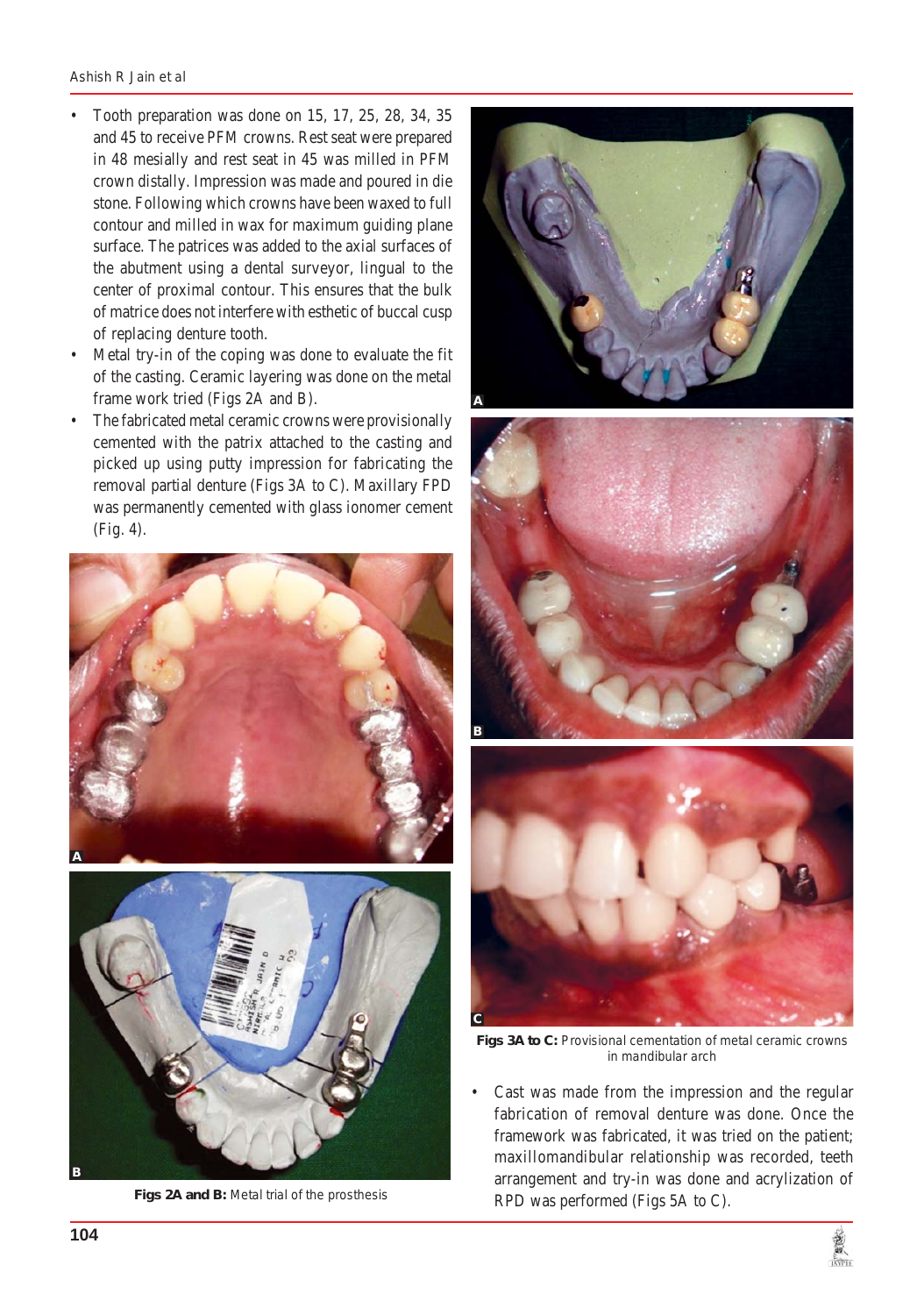*Attachment-retained Unilateral Distal Extension (Kennedy's Class II Modification I) Cast Partial Denture*



**Fig. 4:** Permanent cementation of metal ceramic crowns in maxillary arch

• Mandibular FPD was cemented with glass ionomer cement. After the cement was set, the RPD was separated and excess cement from all areas was removed and occlusion verified (Figs 6A and B).

#### **DISCUSSION**

The disadvantages reportedly associated with RPD, such as patient discomfort, ill-fitting, loose prosthesis, decreased phonetics and masticatory efficiency were avoided. Cases of lower unilateral free end defects are the source of many problems in clinical dentistry. The denture design method most commonly used is cross-arch stabilization which involves creating a retainer on the side opposite the defect in order to stabilize the denture and protect the retaining teeth. Cross-arch bridges are used to stabilize teeth for patients with reduced periodontal support. Little is known about technical or biological complications of such treatment options. Whether fixed and removable prostheses can be combined for stability and the long-term effects of such treatment on tooth loss is yet to be seen. Cross-arch stabilizing bridges constructed for periodontal patients as part of their periodontal maintenance therapy had few complications and were associated with low rates of abutment tooth loss. Combining teeth and implants did not affect the performance of these bridges.<sup>7-9</sup>

Preiskel<sup>10</sup> first reported the invention of attachment in early 20th century. To the late 20 century, with growing technology, the attachment has been applied to the superstructure of implant. Precision attachment has exceptional feature of being a removable prosthesis with improved esthetics, less postoperative adjustments and better patient comfort.<sup>7</sup> The recommended procedure has



**Figs 5A to C:** Attachment retained and cast partial denture trial intraorally

several advantages over the conventional prosthesis. The advantages of attachment denture are beneficial and the limitation of RPD is reduced. Patient comfort and psychology are drastically improved. Being attachment prosthesis, the RPD can be removed and maintained as a regular denture. Added to this, the laboratory procedures are simple, and treatment is economical compared to the more complex treatment options.<sup>11,12</sup> The stress-control on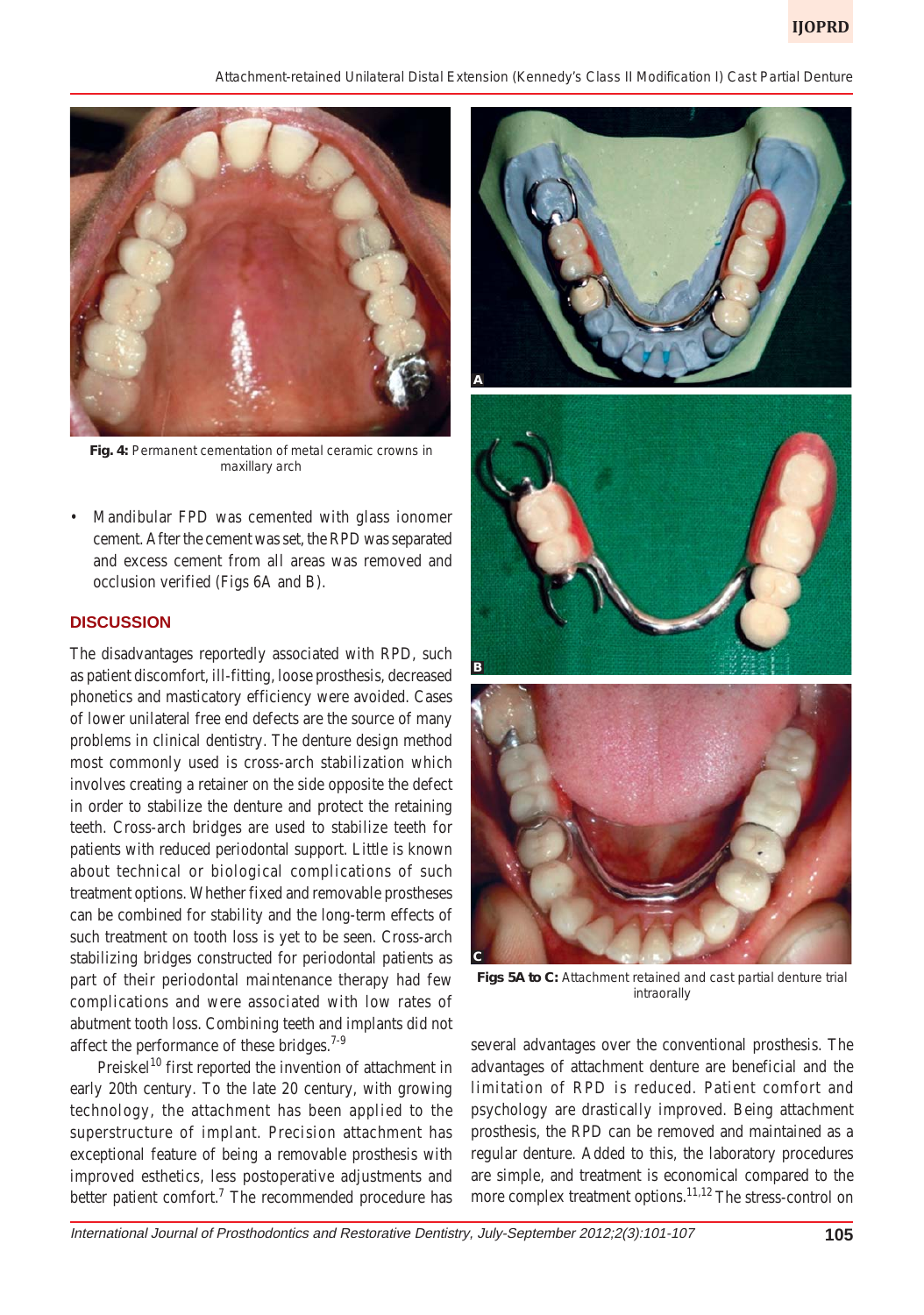

**Figs 6A and B:** Occlusion in right and left lateral view

abutment is an essential factor for the success of distal extension cast partial denture which is achieved through dual impression technique, broad coverage and stable denture base, rigid design, physiologic shimming, splinting of abutments, proper selection of attachment and clasp design.13,14 In this case report, abutments were of adequate clinical crown height to receive attachment; the extracoronal precision attachments for RPDs are recommended to this clinical situation because all teeth were involved as primary and secondary abutments for RPD tooth preparation. Extracoronal semiprecision attachments are easier to insert and remove. It is also esthetic and can be used for patients with limited manual dexterity, or when the prosthesis has a difficult path of insertion and removal. Extracoronal precision attachments are normally resilient and allow free movement of the prosthesis to distribute potentially destructive forces or loads away from the abutments to supportive bone and tissue. $15,16$ 

 The use of a precision attachment-retained partial denture along with a cast metal framework has a biomechanical advantage over a unilateral precision attachment-retained partial denture without a cast metal framework in that it provides for cross-arch stabilization.

 Though limitations exist with the attachment system, this Kennedy class 2 modification 1 partially edentulous situation attached with fixed or removable prosthesis has greater advantage clinically as discussed earlier.

# **CONCLUSION**

This case report illustrates the option of using a removable prosthesis attached to a fixed prosthesis as a viable treatment option. The support of the RPD and its connection with the fixed prosthesis generates cross-arch stability throughout masticatory activity and permits function similar to that of a fixed denture. The use of the stress-director system effectively reduces metallic display and improves esthetics.

# **REFERENCES**

- 1. Burns DR, Ward JE. A review of attachments for removable partial denture design: Part 1. Classification and selection. Int J Prosthodont 1990;3:98-102.
- 2. Burns DR, Ward JE. A review of attachments for removable partial denture design: Part 2. Treatment planning and attachment selection. Int J Prosthodont 1990;3:169-74.
- 3. Preiskel HW. Precision attachment in prosthodontics.1&2. London: Quintessence Publishing Co Ltd 1995:69-78.
- 4. Baker JL, Goodkind RJ. Precision attachment removable partial dentures. San Mateo, CA: Mosby 1981:113-54.
- 5. Schuyler CH. An analysis of the use and relative value of the precision attachment and the clasp in partial denture planning. J Prosthet Dent 1953;3:711-14.
- 6. Staubli PE. Attachments and implants: Reference manual (6th ed). San Mateo, CA: Attachments International 1996:234-45.
- 7. Feinberg E. Diagnosing and prescribing therapeutic attachmentretained partial dentures. NYS Dent J 1982;48(1):27-29.
- 8. Gillings BR. Magnetic retention for complete and partial dentures Part 1. J Prosthet Dent 1981;45:484.
- 9. Lorencki FS. Planning precision attachment restorations. J Prosthet Dent 1969;21(5):506-08.
- 10. Preiskel HW. Precision attachments in prosthodontics: Overdentures and telescopic prostheses. Chicago, IL, USA: Quintessence Publishing Co Ltd 1985;2.
- 11. Preiskel H. Precision attachments for free-end saddle prostheses. Br Dent J 1969;127:462-68.
- 12. Picton DC, Willis DJ. Viscoelastic properties of the periodontal membrane and mucous membrane. J Prosthet Dent 1978;40: 263-72.
- 13. Kapur KK, Deupree R, Dent RJ, Hasse AL. A randomized clinical trail of two basic removable partial denture designs. Part I: Comparsion of five-year success rates and periodontal health. J Prosthet Dent 1994;72(3):268-82.
- 14. Kuzmanovic DV, Payne AG, Purton DG. Distal implants to modify the Kennedy classification of a removable partial denture: A clinical report. J Prosthet Dent 2004;92(1):8-11.
- 15. Aviv I, Ben-Ur Z, Cardash HS, Fatael H. RLS—the lingually retained clasp assembly for distal extension removable partial dentures. Quintessence Int 1990;21(3):221-23.
- 16. Owall B. Precision attachment-retained removable partial dentures: Part 2. Long-term study of ball attachments. Int J Prosthodont 1995;8(1):21-28.